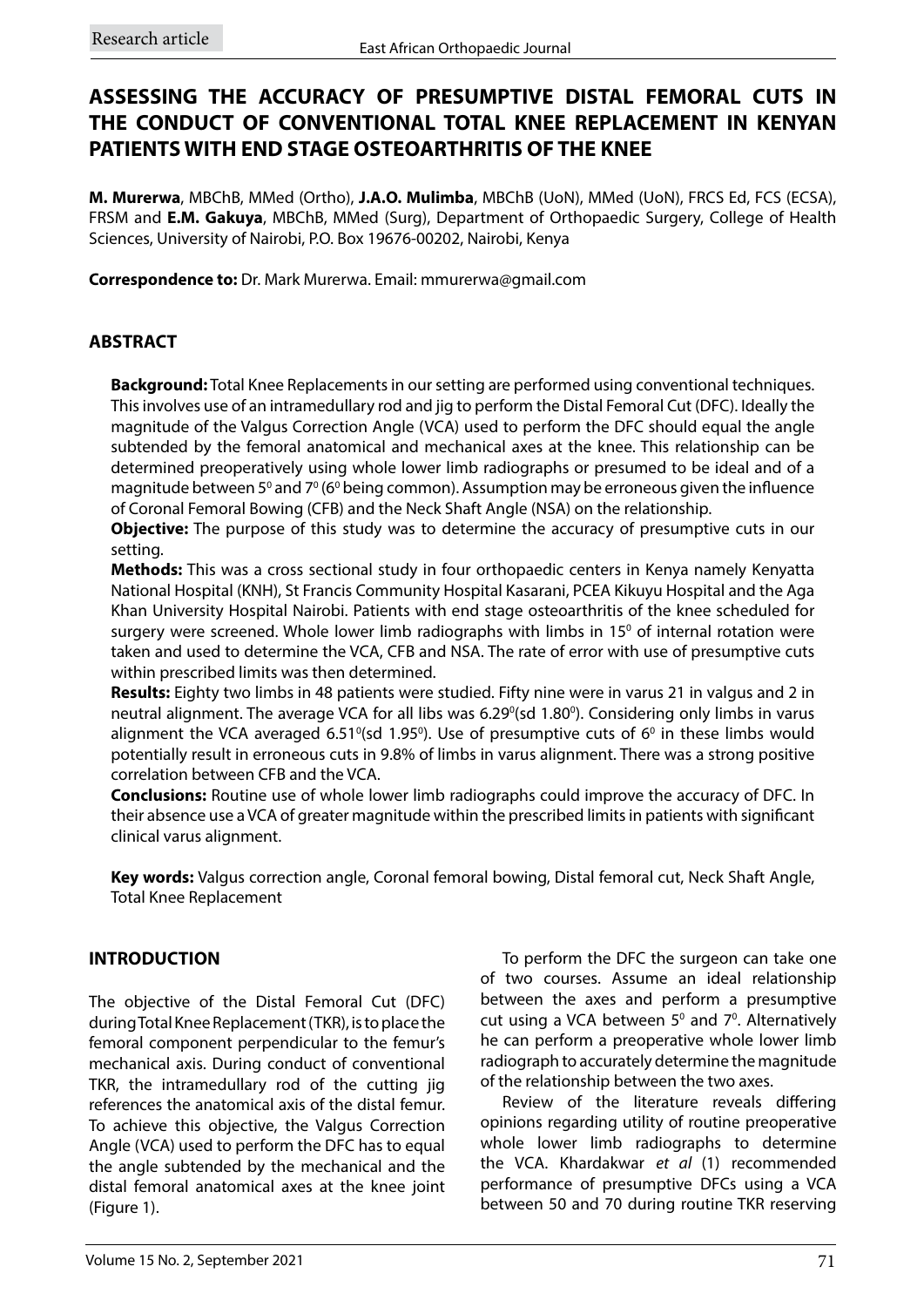preoperative whole lower limb radiographs for patients with a history of femur fractures. McGory and Trousdale randomized patients with End Stage Osteoarthritis of the Knee (ESOAK) scheduled for TKR into two groups. One group had whole lower limb radiographs to determine the VCA and the second had presumptive cuts performed. They reported no significant differences between the groups with respect to postoperative limb alignment (2).

Other authors of a contrary opinion recommend routine use of preoperative whole lower limb radiographs to determine the VCA. They argue variations between populations with respect to femoral anatomical features that act as determinants of the relationship between the mechanical and the distal femoral anatomical axes, namely Coronal Femoral Bowing (CFB) and the Neck Shaft Angle (NSA), make presumptive cuts inaccurate.

Considering the effect of CFB on the VCA, several authors have reported assuming an ideal relationship and performing presumptive cuts would potentially result in an erroneous cut in a proportion of limbs. Mullaji *et al* (3) reported significant degrees of lateral CFB in patients with ESOAK and varus alignment. Use of presumptive cuts of  $6^{\circ}$  in the limbs they studied would potentially result in errors in the DFC in 11%. Yau *et al* (4) in a similar study reported use of presumptive cuts of  $6^{\circ}$  would potentially result in an error in the DFC in 31% of limbs studied. Teter *et al* (5) reported errors in the DFC in 8.5% of limbs studied and cited CFB as one cause. All authors recommended routine use of preoperative whole lower limb radiographs to determine the VCA in patients scheduled for TKR.

Bardakos *et al* (6) studied the effect of the NSA on the VCA demonstrating that coxa valga reduced the offset of the femoral anatomical axis from the mechanical axis reducing the magnitude of the VCA. Coxa vara had the opposite effect.

The position of the femoral component in the coronal plane is one determinant of postoperative limb alignment in the coronal plane. Other authors (7-14) have reported this alignment may affect prosthesis survival with limbs whose alignment is outside prescribed limits having higher rates of failure and revision secondary to aseptic loosening, anterior knee pain and tibial fracture. Therefore, use of presumptive cuts may increase the rate of prosthetic failure and revision if used in populations with femoral anatomical features that increase the magnitude of the VCA in patients with ESOAK.

The objective of this study was to determine the pattern of variation of the VCA, its determinants (CFB and the NSA) and their effect on the accuracy of presumptive cuts in the study population. Given the population of study is of African descent the hypothesis was that even in the incidence of CFB was significant in, the relative coxa valga reported in persons of African descent may vitiate its effect making use of presumptive cuts accurate (15,16).

#### **MATERIALS AND METHODS**

This was a cross sectional study conducted in four orthopaedic centers in Kenya namely Kenyatta National Hospital (KNH), St Francis Community Hospital Kasarani, PCEA Kikuyu Hospital and the Aga Khan University Hospital Nairobi. Approval was sought from the ethical committees following which patients with diagnoses of bilateral or unilateral ESOAK scheduled for TKR were selected. Selected limbs had a Kellgren Lawrence osteoarthritis score of at least three causing limitation of mobility as demonstrated by time up and go and stair climbing tests (17,18).

Limbs with flexion contractures greater than  $20^{\circ}$ were excluded given that this makes measurements of interest inaccurate secondary to tibial rotation on the femur (19,20). Limbs with history of femoral or tibial fractures were also excluded. Enrolled patients had consent taken, including for the risk of exposure to ionising radiation.

Weight bearing whole lower limb radiographs were taken with limbs in  $15^{\circ}$  of internal rotation ensuring the femoral neck was radiographed along its longest axis for determination of the NSA. Land marks used to make the measurements of interest were as described by Mullaji *et al* (3).

- 1. To measure limb alignment and VCA (Figure 1)
- (i) H: a point at the centre of the femoral head determined using Moses' circles
- (ii) K: a point at the apex of the intercondylar notch
- (iii) T: a point in between the tibial tubercles
- (iv) A: a point at the centre of the ankle joint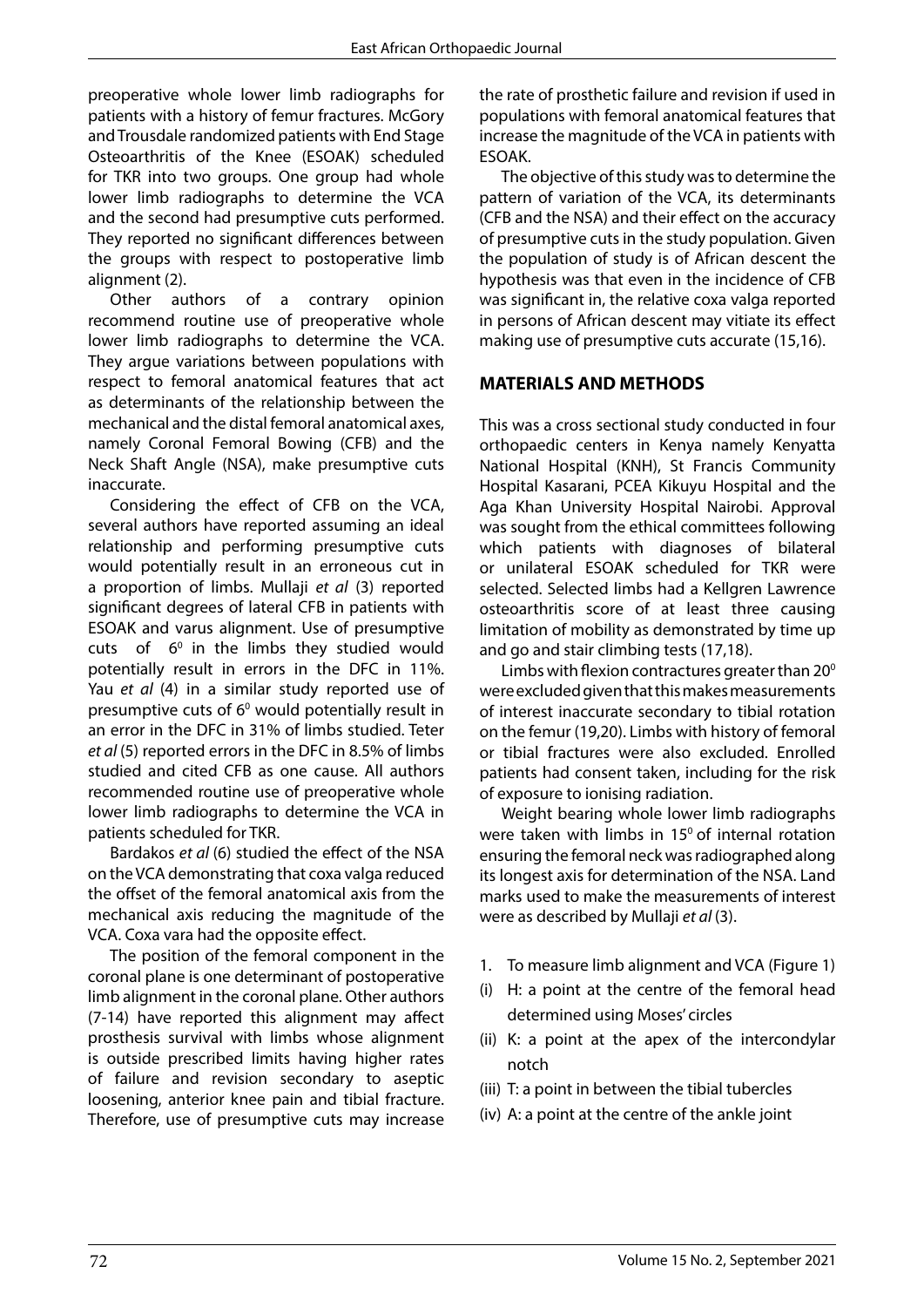#### **Figure 1** *Shows landmarks and axes used to measure the lower*  **Figure 1:**  *limb alignment and the valgus correction angle*



- HK: mechanical axis of the femur
- TA: mechanical axis of the tibia
- α. The measure and so the abla<br>• HKAA(β): Hip Knee Ankle Angle: describes the alignment of the lower limb
- tomical axis of the distal femur. Path  $\cdot$  F<sub>D</sub>F<sub>C</sub>: Anatomical axis of the distal femur followed by the intramedullary rod during the<br>---F<sub>c</sub>K: Anatomical axis of the distal femur. Path DFC
- $\Omega$ : Ideal VCA to perform the DFC
- 2. To measure the angle of coronal femoral bowing (Figure 2)
- (i) FP: a point bisecting the femur at the lower end of the lesser trochanter
- (ii) FD: a point bisecting the femoral shaft at 10 cm above the line of the knee joint
- (iii) Fc: a point bisecting the femoral shaft midway between FP and FD

# **Figure 2 Figure 2:**

*Shows the landmarks and axes used to measure the bow of the femur*



tests.

- F<sub>P</sub>F<sub>c</sub>: Anatomical axis of the proximal femur
- angle subtended by TDIC and FTIC, the instruction of the interest of the interest of the interest were measured in the interest of the interest of the interest of the interest of the interest of the interest of the interes  $\alpha$ : The angle subtended by FDFC and FPFC, the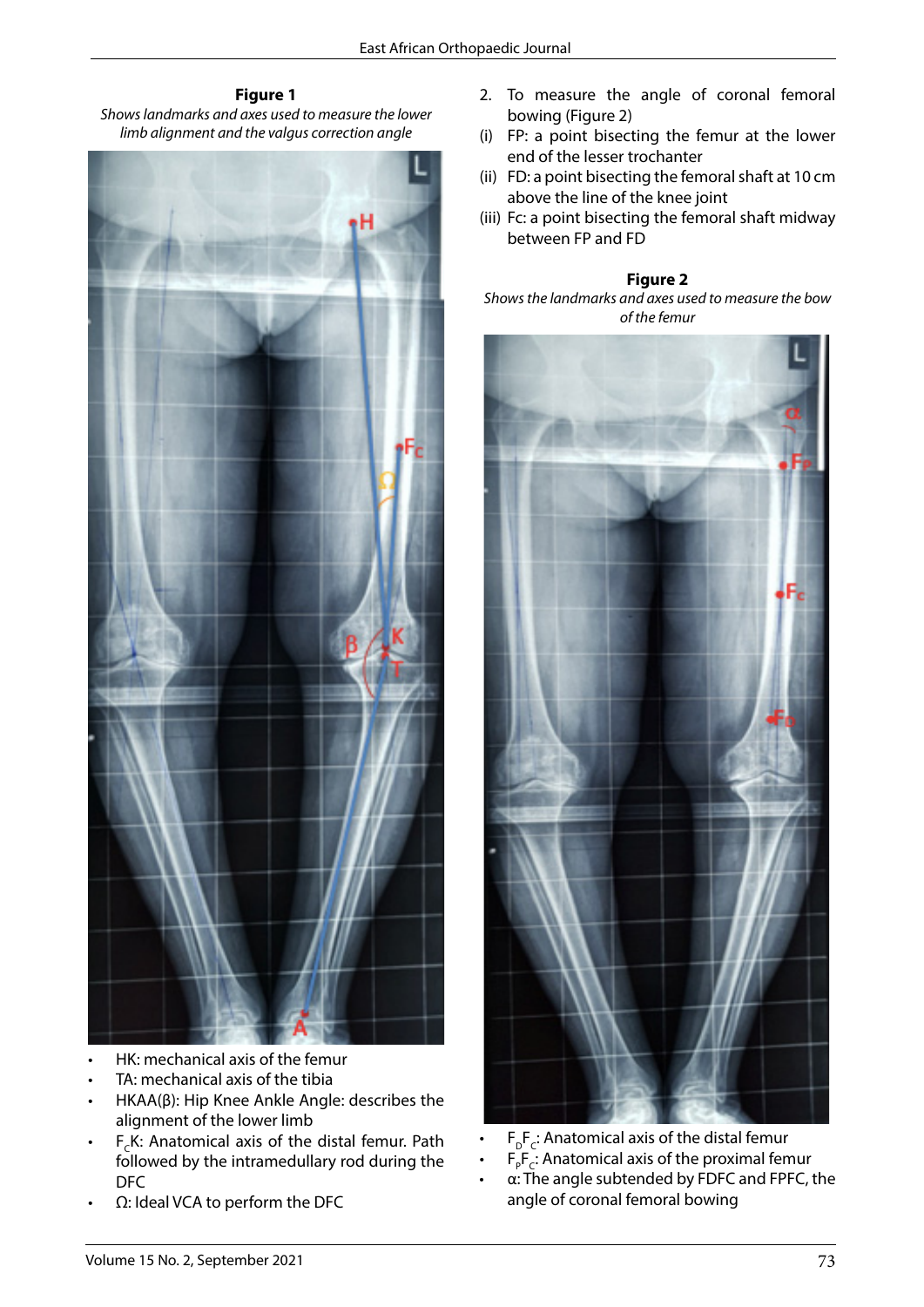Angles of interest were measured in 82 limbs that met the inclusion criteria. Data was entered into SPSS version 22 for analysis using parametric and non-parametric tests.

#### **RESULTS**

Of the 82 limbs studied, 59 (72%) were in varus (HKAA < 180<sup>0</sup>), 21(25.6%) in valgus (HKAA >180<sup>0</sup>) and 2  $(2.4%)$  in neutral alignment (HKAA= 180<sup>o</sup>). Considering the parameters of interest, measures of central tendency are summarised in Table 1.

|                              |                       | Table 1               |                       |  |  |  |  |  |
|------------------------------|-----------------------|-----------------------|-----------------------|--|--|--|--|--|
| Measures of central tendency |                       |                       |                       |  |  |  |  |  |
| Alignment (n)                | VCA <sup>0</sup> (sd) | CFB <sup>0</sup> (sd) | NSA <sup>0</sup> (sd) |  |  |  |  |  |
| Varus (59)                   | 6.51(1.95)            | 2.54(3.39)            | 125.5 (5.85)          |  |  |  |  |  |
| Valgus (21)                  | 5.81(1.18)            | 2.45(2.39)            | 125.81 (6.91)         |  |  |  |  |  |
| All limbs (82)               | 6.29(1.80)            | 2.45(3.14)            | 126.37 (6.31)         |  |  |  |  |  |

There was a positive correlation between CFB and the VCA. This correlation was strong for all limbs regardless of alignment; however, the correlation was stronger when only varus limbs were considered as demonstrated in Figure 3.

**Figure 3** *Shows positive correlation between bow and valgus correction angle for 59 limbs in varus alignment*



**Bow**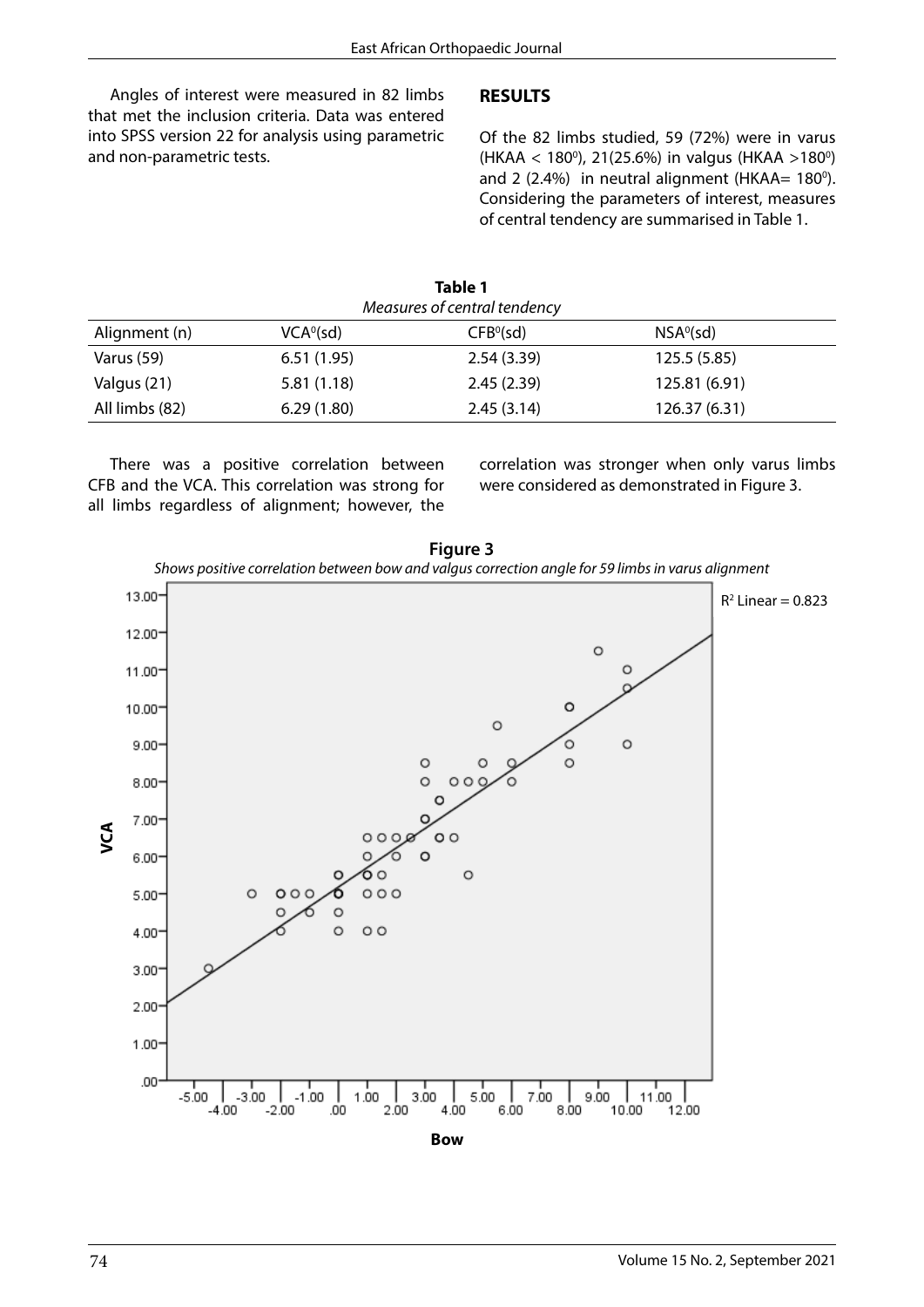Considering the 59 varus limbs there was a negative correlation between CF Band limb alignment shown in Figure 4. All correlations were significant at p < 0.01.

The effect of the NSA on the VCA was assessed for the 59 varus limbs. Analysis of covariance was performed to determine if there was a difference





in the VCA between patients with coxa vara and those with coxa valga.

After controlling for within group variation attributable to bowing of the femur, the VCA was compared between patients with coxa valga and those with coxa vara. The difference was significant at  $p(0.037) < 0.05$  (Table 1) indicating there was significant difference between patients with coxa valga and coxa vara with respect to the VCA once variation due to CFB was controlled for.

| Table 2                                                                                                                  |
|--------------------------------------------------------------------------------------------------------------------------|
| Results of analysis of covariance with lateral bowing as the covariate, neck shaft angle as the categorical variable and |
| valaus correction angle as the continuous dependent variable                                                             |

| raigas correction angle as the continuous aependent randole |    |             |          |      |  |  |  |
|-------------------------------------------------------------|----|-------------|----------|------|--|--|--|
| Type III sum of squares                                     | df | Mean square | F        | Sig. |  |  |  |
| 184.995a                                                    | 2  | 92.498      | 142.890  | .000 |  |  |  |
| 998.058                                                     |    | 998.058     | 1541.795 | .000 |  |  |  |
| 180.725                                                     |    | 180.725     | 279.184  | .000 |  |  |  |
| 2.969                                                       |    | 2.969       | 4.587    | .037 |  |  |  |
| 36.251                                                      | 56 | .647        |          |      |  |  |  |
| 2720.500                                                    | 59 |             |          |      |  |  |  |
| 221.246                                                     | 58 |             |          |      |  |  |  |
|                                                             |    |             |          |      |  |  |  |

a. R Squared = .836 (Adjusted R squared = .830)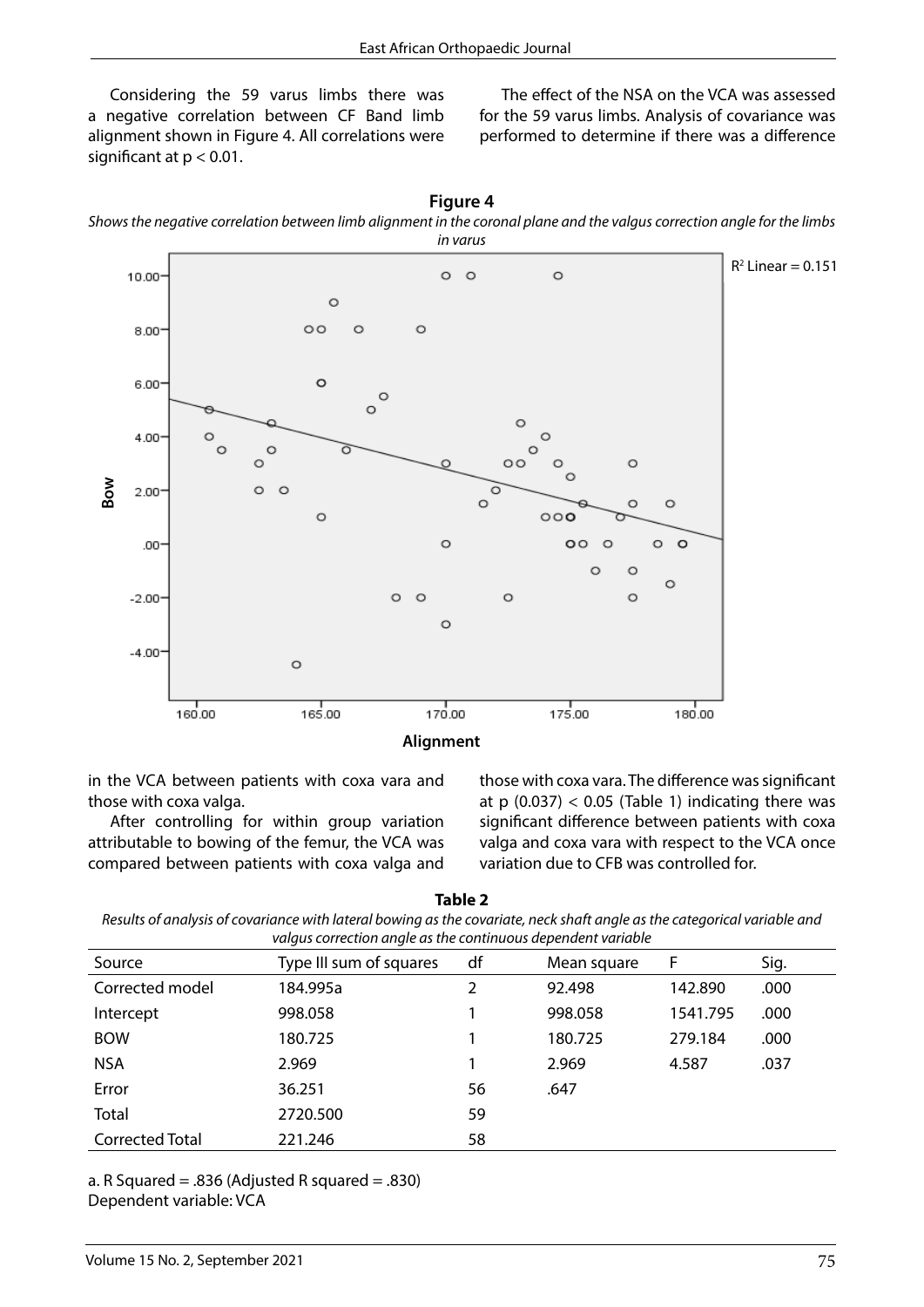With respect to the contribution of each anatomical feature to the variation of the VCA, regression analysis of the 59 limbs in varus demonstrated CFB had greater correlation with the VCA than the NSA.

Table 3 demonstrates that CFB contributed to 52.8% of the variation in the VCA for the 59 limbs in varus alignment and this contribution was significant (p< 0.05). The NSA contributed to 2.4% of the variation in the VCA.

| Model | Unstandardized coefficients Standardized coefficients |            |             |         | Sig.     |      |
|-------|-------------------------------------------------------|------------|-------------|---------|----------|------|
|       | В                                                     | Std. Error | <b>Beta</b> |         |          |      |
|       | (Constant)                                            | 8.267      | 2.362       |         | 3.500    | .001 |
|       | <b>BOW</b>                                            | .528       | .032        | .916    | 16.402   | .000 |
|       | <b>NSA</b>                                            | $-.024$    | .019        | $-.073$ | $-1.309$ | .196 |

**Table 3** *Regression analysis for the valgus correction angle, bow and neck shaft angle*

a. Dependent variable: VCA

#### **DISCUSSION**

Following TKR, postoperative limb alignment in the coronal plane has been reported to influence rate of revision of primary prostheses secondary to aseptic loosening, anterior knee pain and tibial plateau fracture. Postoperative malalignment has been reported as a major cause for generation of wear debris which cause inflammation resulting in aseptic loosening of components (10-13). Patella maltracking causes anterior knee pain and potentially fracture of the patella in patients who have undergone patella resurfacing (14). Aseptic loosening and anterior knee pain are among the top three causes for all component revision, the most expensive form of revision (21). The rate of tibial plateau fracture has also been reported to increase in patients with postoperative alignment outside prescribed limits. This may be explained by the observation of greater trabecular density in the anterior and central portions of the tibial plateau which decreases towards the periphery. Postoperative malalignment results in eccentric loading of the tibial plateau where the trabecular concentration and strength is reduced, increasing potentiating tibial plateau fractures (7-9). Given the technical demand, poorer patient satisfaction and cost, every effort should be made to mitigate revision of TKRs (21).

Femoral component positioning in the coronal plane is one determinant of postoperative whole lower limb alignment in the coronal plane and is influenced by accuracy of performance of the DFC. Given the reported accuracy of presumptive cuts varies in literature, preoperative whole lower limb radiographs can be used to accurately determine the VCA. Lack of consensus in literature regarding use of presumptive cuts may be due to variation between populations with respect to anatomical features influencing the relationship between the femur's anatomical and mechanical axes namely CFB and the NSA.

The study findings demonstrated a strong positive correlation between lateral CFB and the VCA similar to those of Mullaji *et al* (3). Thus as the magnitude of lateral CFB increases so does the VCA and vice versa (22).

Mullaji *et al* (3) studied the VCA in limbs with varus alignment given the correlation between varus alignment and lateral CFB. Similarly, there was a correlation between varus alignment of the limb and lateral CFB in the 59 varus limbs in this study. As the magnitude of varus limb alignment increases, the magnitude of CFB increases. Therefore given the demonstration of increasing magnitude of the VCA with increase in the magnitude of CFB, limbs with significant varus carry the risk of erroneous distal femur cuts if presumptive cuts are made and consequently malposition of the femoral component in the coronal plane. Mullaji *et al* (3) reported an average VCA of 7.3º (95% CI: 7.11º – 7.50º). The VCA for the 59 lower limbs in varus alignment in this study was 6.51<sup>°</sup> (95% CI 6.02<sup>°</sup> – 7.00<sup>°</sup>), significantly lower than that in the population studied by Mullaji *et al* (3). The VCA in the population studied by Kharwadkar et al (1) and Mullaji et al (3) averaged 5.40<sup>o</sup> (95% CI  $5.21^\circ$  - 5.59 $^\circ$ ) also significantly different from the study population.

With respect to lateral bowing of the femur, this averaged  $2.54^{\circ}$  (1.68 $^{\circ}$  – 3.40 $^{\circ}$ ) in the 59 varus limbs and  $3.29^{\circ}$  –  $3.91^{\circ}$  in the varus limbs studied by Mullaji *et al* (3). The average lateral CFB was lower in the 59 varus lower limbs studied compared to that of the patients studied by Mullaji *et al* (3). The difference however was not significant as indicated by the overlap of the 95% confidence interval for the two populations. Given the demonstration of the difference in the VCA between patients with coxa vara and coxa valga when the 59 varus limbs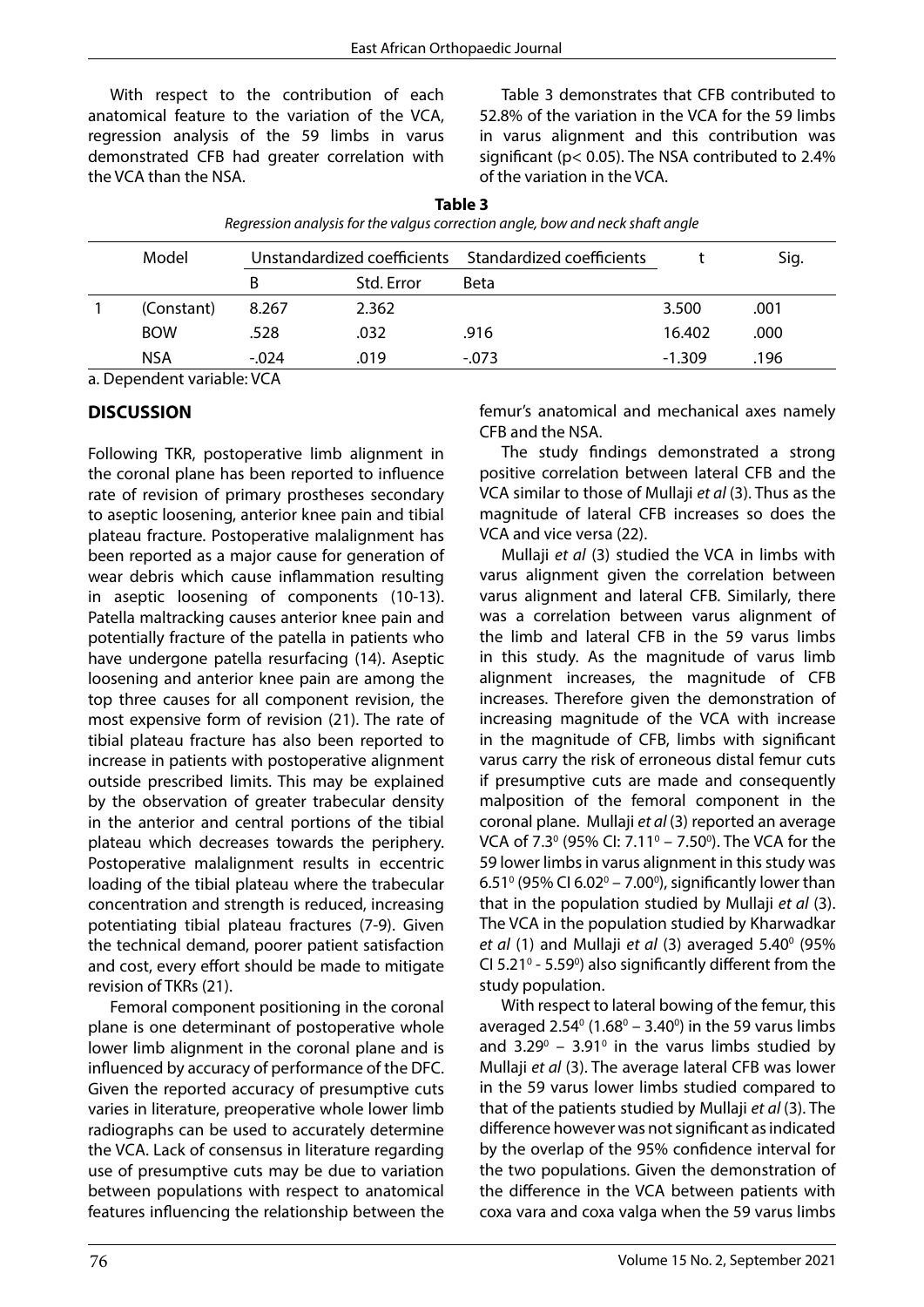were considered, racial differences reported in literature of relative coxa valga in Africans may partly explain the significant difference in the VCA between the varus limbs studied and those studied by Mullaji *et al* (3).

The proportion of limbs with valgus correction angles  $\geq 9^{\circ}$  in the respective studies was 0% in the study by Kharwadkar *et al*(1), 9.8% in the population sampled and 18.8% in the study by Mullaji *et al* (3). These limbs could potentially have inaccurate DFC performed if the most common presumptive VCA of  $6^{\circ}$  was used. Findingsin the population studied approximated those of and Teter *et al* (5) and Kinzel *et al* (23) who reported error rates of 10% and 8.5% respectively in the absence of use of preoperative imaging to accurately determine the VCA. They recommended preoperative imaging in routine TKR to determine the VCA.

## **CONCLUSIONS**

Anatomical determinants of the relationship between the mechanical and anatomical axes of the distal femur vary between populations and can influence accuracy of performing presumptive DFC. The accuracy of cuts could affect positioning of the femoral component in the coronal plane which can determine postoperative alignment of the limb with implications for prosthesis survival. Presumptive cuts assume an ideal relationship between mechanical and anatomical axes of the distal femur and use a presumptive VCA of between  $5^{\circ}$  and  $7^{\circ}$ , 6 $^{\circ}$  being common. However, in populations with significant incidence of CFB this may be inaccurate in a proportion of patients, therefore, studies should be done to establish accuracy of presumptive cuts in all populations.

### **RECOMMENDATIONS**

- (i) Use of preoperative whole lower limb radiographs could increase the proportion of patients with an accurate VCA used for the DFC and consequently, accuracy of femoral component positioning. This could improve postoperative alignment in a greater proportion of patients reducing rate of revision secondary to improved survival. Preoperative radiographs are particularly important in patients with marked varus lower limb alignment on clinical assessment.
- (ii) Facilities to perform whole lower limb radiographs are not widely available and

use of presumptive cuts will continue for the foreseeable future. Given the demonstration of increase in CFB with increasing varus limb alignment and increase in the VCA with increasing CFB, surgeons should use the higher values in the range of VCA used to perform the presumptive DFC in patients with clinically evident varus lower limb alignment i.e., 7<sup>0</sup>. There is however a caveat that this may be wide of the mark in a proportion of patients.

### **REFERENCES**

- 1. Kharwadkar, N., Kent, R.E., Sharara, K.H. and Naique, S. 5 degrees to 6 degrees of distal femoral cut for uncomplicated primary total knee arthroplasty: is it safe? *Knee* [Internet]. 2006; **13** (1):57–60.
- 2. McGrory, J.E., Trousdale, R.T., Pagnano, M.W. and Nigbur, M. Preoperative hip to ankle radiographs in total knee arthroplasty. *Clin Orthop Relat Res* [Internet]. 2002; **404**:196–202.
- 3. Mullaji, A.B., Marawar, S.V. and Mittal, V. A comparison of coronal plane axial femoral relationships in asian patients with varus osteoarthritic knees and healthy knees. *J Arthroplasty* [Internet]. 2009; **24**  (6):861–867.
- 4. Yau, W., Chiu, K., Tang, W. and Ng, T. Coronal bowing of the femur and tibia in Chinese: Its incidence and effects on total knee arthroplasty planning. *J Orthop Surg* [Internet]. 2007;**15**(1):32–36.
- 5. Teter, K.E., Bregman, D. and Colwell, C.W. The efficacy of intramedullary femoral alignment in total knee replacement. *Clin Orthop Rel Res.* [Internet]. 1995; **321**: 117–121.
- 6. Bardakos, N., Cil, A., Thompson, B. and Stocks, G. Mechanical axis cannot be restored in total knee arthroplasty with a fixed valgus resection angle: a radiographic study. *J Arthroplasty* [Internet]. 2007; **22**(6 Suppl 2):85–89.
- 7. Ritter, M.A., Davis, K.E., Meding, J.B., Pierson, J.L., Berend, M.E. and Malinzak, R.A. The effect of alignment and BMI on failure of total knee replacement. *J Bone Joint Surg-Amer.* 2011; **93**  (17):1588–96
- 8. Goldstein, S.A., Wilson, D.L., Sonstegard, D.A. and Matthews, L.S. The mechanical properties of human tibial trabecular bone as a function of metaphyseal location. *J Biomech* [Internet]. 1983;**16** (12):965–969.
- 9. Hvid, I., Christensen, P., Søondergaard, J., Christensen, P.B. and Larsen, C.G. Compressive strength of tibial cancellous bone. Instron